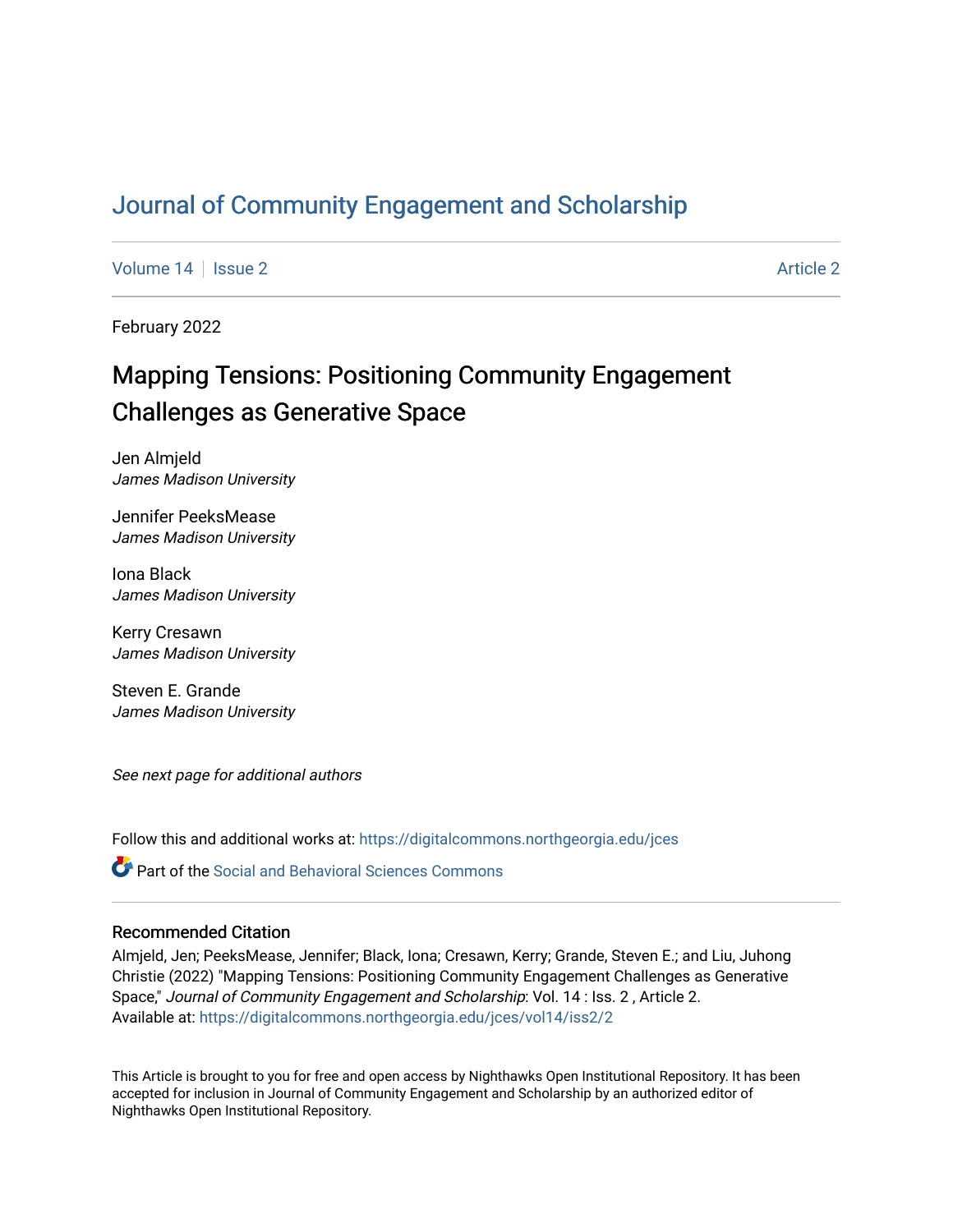### Mapping Tensions: Positioning Community Engagement Challenges as Generative Space

### Authors

Jen Almjeld, Jennifer PeeksMease, Iona Black, Kerry Cresawn, Steven E. Grande, and Juhong Christie Liu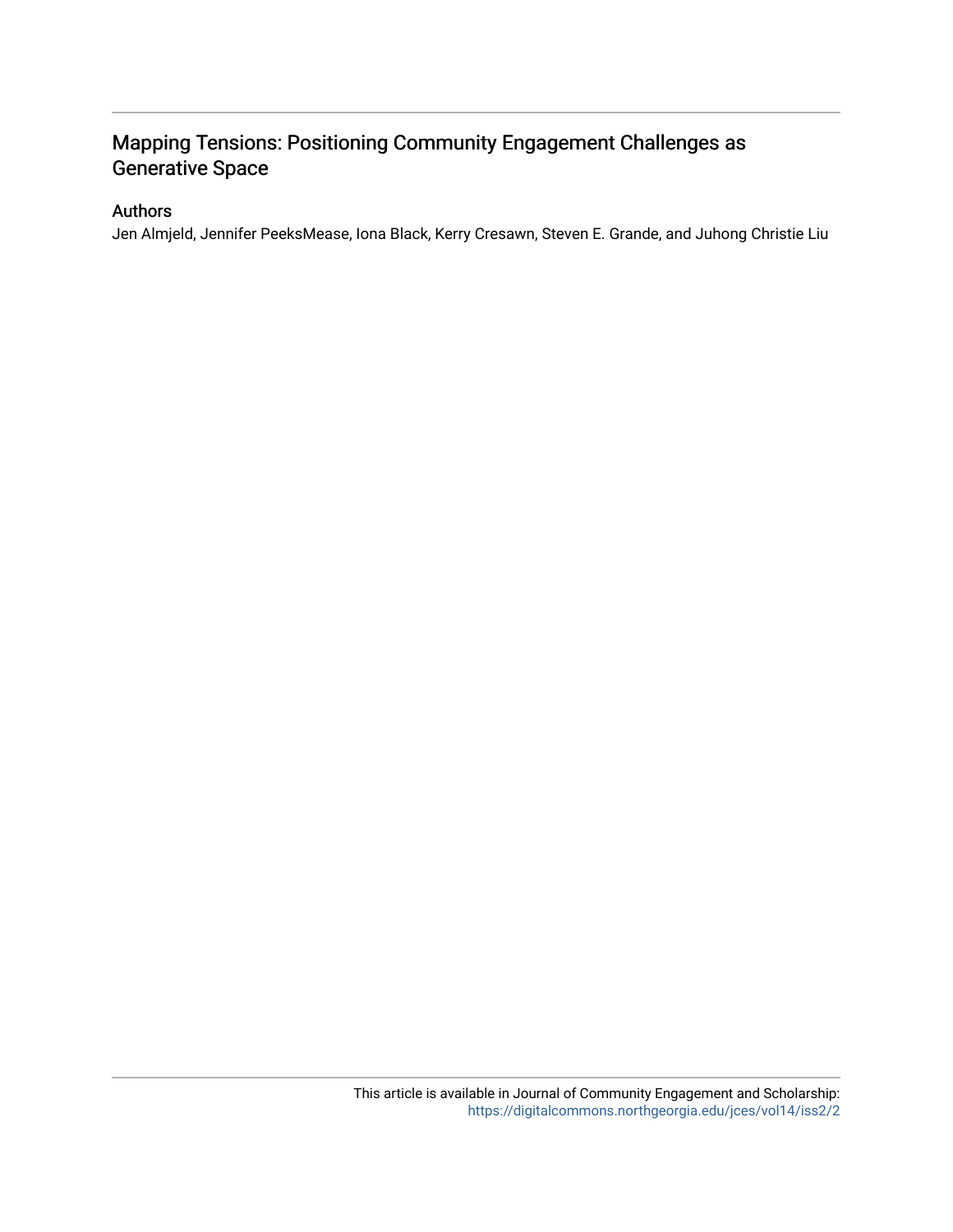## **Mapping Tensions: Positioning Community Engagement Challenges as Generative Space**

Jen Almjeld, Jennifer PeeksMease, Iona Black, Kerry Cresawn, Steven E. Grande, Juhong Christie Liu

#### **Abstract**

This research offers a contextual snapshot—via the applied tensional analysis (ATA) method of common barriers that educators face when taking on community engagement work. A six-person research team interviewed 22 faculty and staff actively pursuing community partnerships at three different institutions of higher education in a single region. Participants' responses were coded to identify common barriers to engagement and the strategies that participants used to overcome those barriers. We draw on ATA (Mease, 2019) as a methodological approach that acknowledges tensions as critical entry points for understanding both the experiences of individual actors and the malleable structures from which those tensions emerge. This article does not attempt to offer one-size-fits-all strategies for community engagement. Instead, it offers ATA as a means for contextualizing specific tensions and strategies within local community engagement settings and for reframing those tensions as generative spaces for community engagement work.

When faculty describe their community engagement work, most will tell you that it is highly rewarding, supremely impactful to the community and to students, and always unpredictable and "messy." While "messiness" hints at the challenges and invisible labor inherent in communityuniversity partnerships, the descriptor elides specific challenges and, perhaps more importantly, ways of overcoming such challenges. With the understanding that no two community engagements are ever alike, our research offers contextualized snapshots of common barriers that one community of adjacent educators on the east coast faced when taking on community engagement work. We also identify strategies—for better or worse—that faculty frequently employ when facing challenges, and we consider what these strategies may reveal about our institutions. In our investigation, we use applied tensional analysis (ATA) (Mease, 2019), which recasts community engagement struggles, tensions, and response strategies as constitutive spaces that both define and reveal the structures, values, and priorities of our academic and community institutions. This article does not attempt to resolve the messiness of community partnerships by offering one-sizefits-all strategies. Instead, it offers ATA as a tool that other schools can use to study the tensions, response strategies, and possibilities of their own local contexts. We hope these insights into specific challenges and strategies might inspire other scholars to investigate their own local

community engagement contexts—not only in terms of the efficacy of individual service-learning practitioners but also with regard to the structures that both constrain and enable community engagement work.

This approach offers an important piece of the engagement puzzle: While the benefits of wellconstructed community-university partnerships are documented for both students (Bringle & Hatcher, 2009; Wall et al., 2018) and, to a lesser extent, community partners (Comeau et al., 2019), stories of overcoming specific obstacles are less commonly captured. The stakes of the strategies used to address these obstacles are high. At an individual level, community-engaged instructors face challenges such as slowed career progression (Holland, 2016; Watermeyer, 2015), a lack of the conceptual clarity and skills needed for engagement work (Holland, 2019), and the strain of balancing the needs of the academy, community, and funding organizations (Fletcher et al., 2014). Community engagement work also requires more time and resources (Fitzgerald et al., 2016) than traditional instruction does. At an institutional level, engagement is often impeded by tenure and promotion standards (O'Meara, 2008; Saltmarsh & Wooding, 2016), difficulties in creating institutional support structures for sustained community engagement (Nicotera et al., 2011), and a lack of standardization in program-level curricula (Bryson, 2016; Fitzgerald et al., 2016).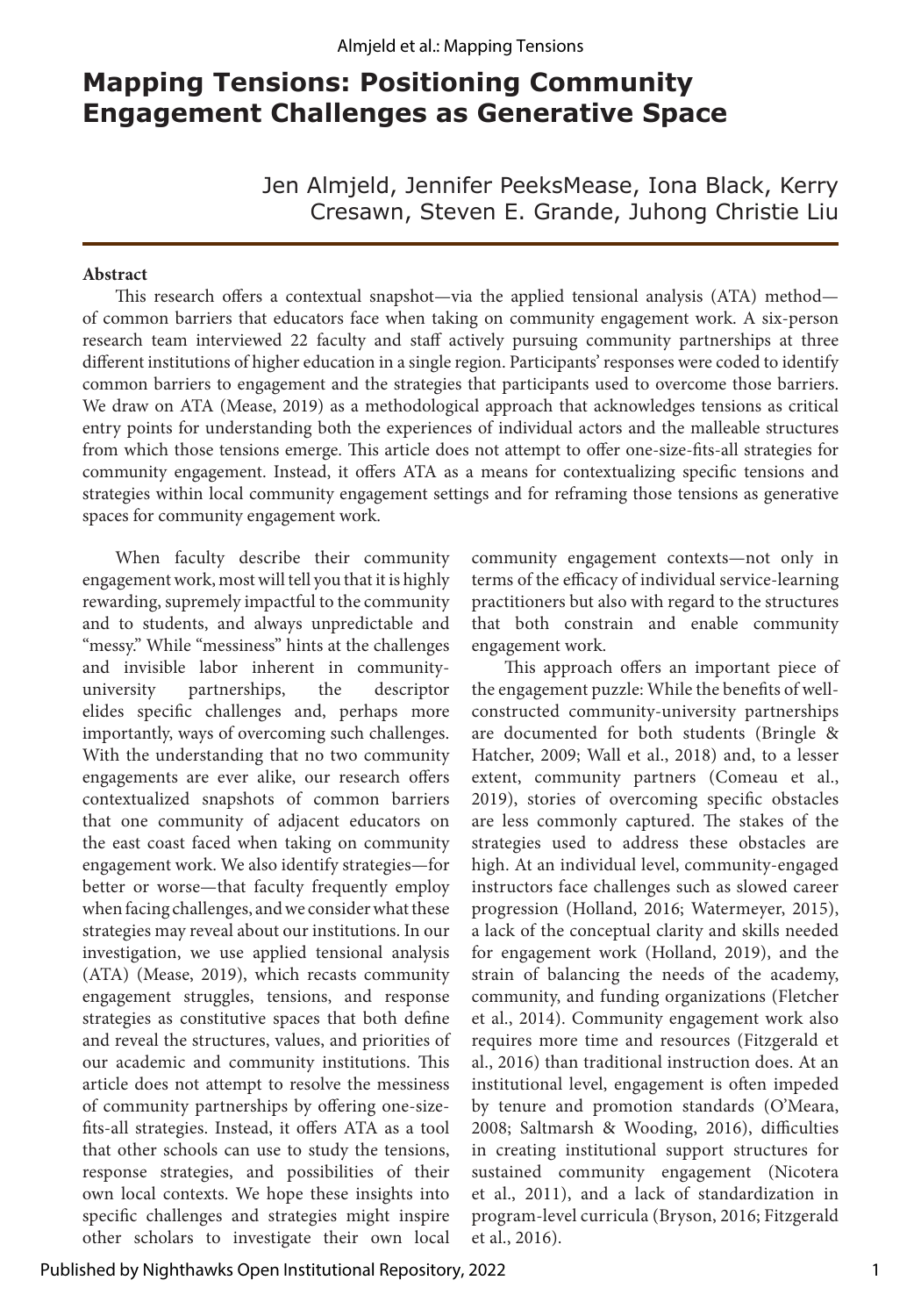Still, we need more scholarship that (a) analyzes how faculty members experience these challenges and develop strategies for navigating them and (b) acknowledges the stakes of these strategies for both individuals and organizations as a whole. Work that identifies strategies for addressing difficulties remains largely conceptual (Azevedo, 2015; Healey et al., 2016; Taylor & Kent, 2014). Consequently, our analysis asked faculty and staff in one region of the country about the tensions and challenges of engagement and how they take up those challenges on a daily basis. Thus, we discovered a previously unmapped picture of work-arounds, informal networks, and coping mechanisms unique to our context. In a deliberate turn away from the conceptual toward the pragmatic, we use ATA to contextualize these experiences and in so doing were able to identify structural interventions that might mitigate the practical challenges of community engagement and make engagement more feasible for more educators. At an individual level, identifying faculty members' strategies for successful community engagement gave us access to a variety of tactics and resonant response repertoires from which other community-engaged scholars might draw both inspiration and warnings. On a broader level, it offered insight into the structural and institutional values and systems that both might constrain and enable community engagement.

We interviewed 22 faculty and staff who actively pursue community partnerships at three different institutions of higher education in a single region. Our analysis identifies the challenges participants faced in developing, executing, and sustaining community-university partnerships as well as the strategies they developed to meet those challenges. We then interpret those challenges and strategies through the methodological approach of ATA.

We begin by reviewing the existing literature on common challenges of community-university partnerships and introduce a promising analysis tool in ATA. Next, we offer a methodological grounding for our study. We then present our analysis of participants' most common challenges and some of the strategies they have used to sustain and support their practices, and we discuss what viewing these challenges and strategies through the lens of ATA might teach us about our unique engagement contexts. We conclude by discussing how our findings might serve as a model for other universities seeking to understand the unavoidable tensions associated with community

engagement as generative entry points for shaping our classrooms and our institutions.

#### **Literature Review**

Higher education scholars herald community and public engagement as a high-impact practice (Kuh, 2008), and faculty report that it improves their teaching, enhances student learning, supports disciplinary goals, and provides opportunities for meaningful collaboration (O'Meara, 2008). Community engagement is complex, at times daunting (Clayton & O'Steen, 2010), and few clear pathways exist to help instructors cultivate the knowledge, skills, and dispositions needed to effectively integrate it into teaching and research (O'Meara & Jaeger, 2006). In our review of the existing literature, we found that the documented challenges of community engagement generally fall into four areas: a lack of shared vision and faculty support, obstacles to career progress and a lack of reward structure, the competing needs of the academy and the community, and limited time and resources.

#### *Lack of Shared Vision and Faculty Support*

As early as the late 1990s, germinal works in the community engagement field led universities throughout the United States to organize standalone units to support faculty who were new to community engagement efforts (Welch, 2016). Faculty entering academic posts in the current decade have benefited from those efforts; they have often had "engaged" experiences as undergraduate and graduate students and expect to serve as engaged scholars and teachers (Post et al., 2016). However, these incremental shifts in faculty expectations, the emerging infrastructure to support community engagement, and new approaches to rewarding participating faculty have not fully replaced an academic culture that often resists the collaborative approaches to teaching and research that are essential to a broad range of community engagements. While Post and colleagues (2016) reported that a new generation of scholars "demand recognition of new modes of scholarship and teaching … [and] more easily integrate their values with scholarly expertise and translate such commitments into active and collaborative research" (p. 4) many tenure and promotion guidelines, for example, have not evolved along with those scholars. Community engagement scholars generally orient themselves toward collaboration even if graduate training (O'Meara, 2008; O'Meara & Jaeger, 2006) and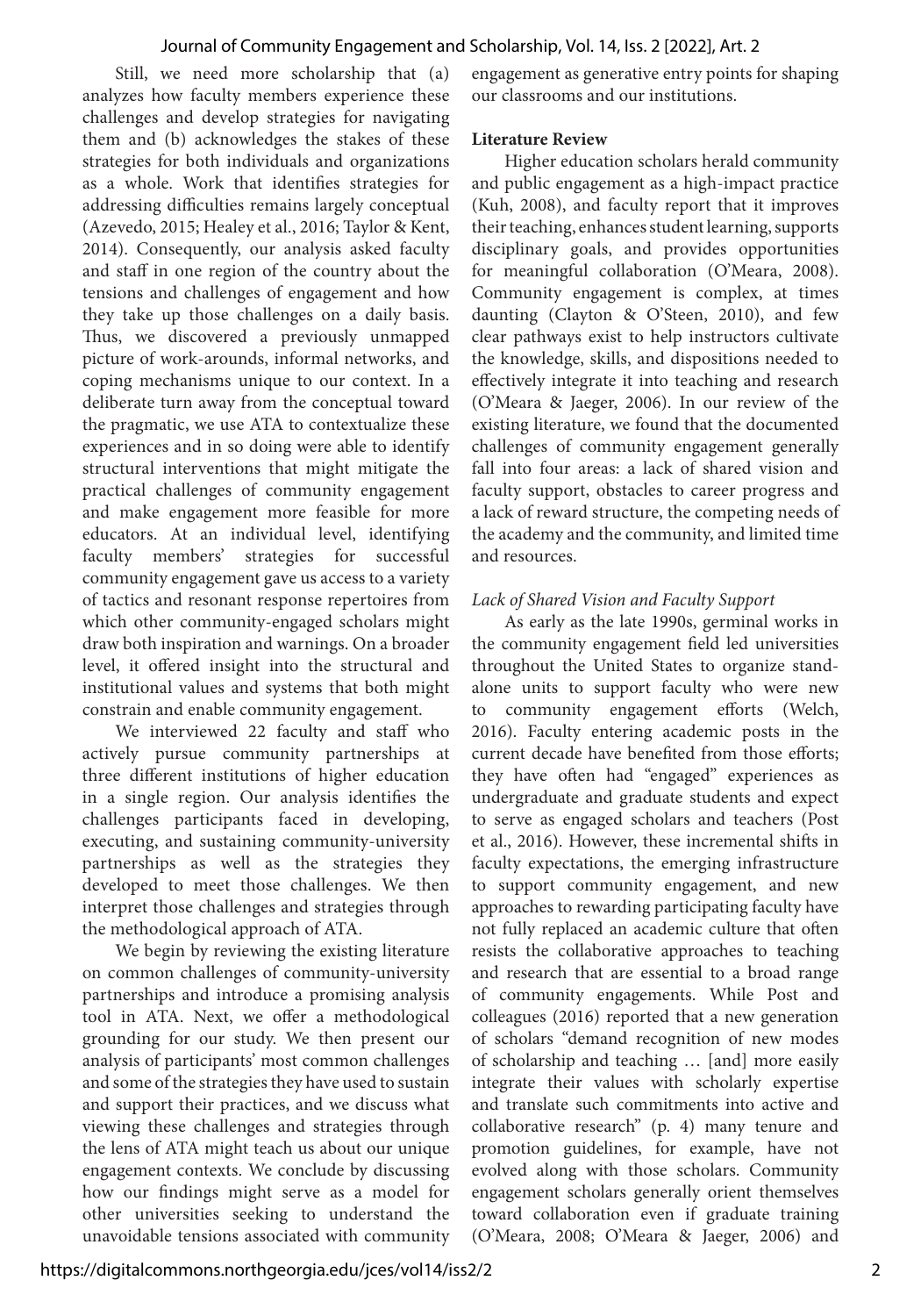higher education institutions remain resistant to "new forms of collaborative, interdisciplinary, and engaged work" (Holland, 2016, p. 79).

Community engagement is inherently counternormative (Harrison & Clayton, 2012) in terms of both scholarship and teaching in that it flips traditional pedagogical approaches. Fitzgerald and colleagues (2016) argued that community engagement "require[s] new approaches to knowledge generation, generally… within the context of partnerships" (p. 245) and thus requires us to rethink more traditional approaches to knowledge dissemination in the classroom. All participants—faculty, students, and community members—"co-construct knowledge and community in often unfamiliar and potentially transformative ways" (Harrison & Clayton, 2012, p. 29). And while collaboration alone may threaten some institutional structures, all collaborators bring potentially conflicting visions and goals to the work, adding additional challenges to each project. Even agreement on key concepts and terms related to community engagement proves difficult, with the very terms "community" (Dempsey, 2010) and "engagement" remaining enigmatic (Kahu, 2013) and fluid. These loosely defined concepts provide room for all kinds of community partnerships but can make discussing and having a shared vision for such work more difficult.

#### *Obstacles to Career Progress and a Lack of Reward Structure*

This lack of shared vision and support creates corollary challenges for career progress, especially for scholars who do not have a tenuresecured position. Faculty members who initiate community-engaged scholarship not only disrupt many common institutional and disciplinary practices but also risk marginalization from colleagues and institutional leadership (Morrison & Wagner, 2017). Despite the emergence of academic journals and conferences that address community engagement—and despite acceptance of such work in a wide range of disciplines (Demb & Wade, 2012)—it still runs counter in many ways to traditional modes of scholarship (O'Meara, 2016), often leading to misunderstanding, disinterest, and skepticism (Clayton & O'Steen, 2010; Holland, 2016). Community-engaged scholars are often misperceived as a relatively homogenous group, "which minimizes, if not ignores, the ways in which faculty differ in their approaches, priorities, needs, and motivations" (Morrison & Wagner, 2017, p. 6).

This marginalization potentially conceals innovative approaches, leading to insufficient support and rewards for faculty who pursue community engagement work. While some universities and departments have incentivized engagement scholarship (Saltmarsh et al., 2009; Welch, 2016) via high-profile campus awards, grant opportunities, and other forms of financial support or accolades for "high impact practices" (Kuh, 2008), many institutions do not offer such benefits (Chung et al., 2015; Driscoll & Sandmann, 2016).

The role of engagement in tenure and promotion decisions presents another challenge. For two decades, engagement has challenged tenure and promotion standards (O'Meara, 2008; Saltmarsh & Wooding, 2016). Although there have been strides in recognizing and even encouraging engagement scholarship in tenure and promotion documentation, disagreement remains about what actually "counts" as scholarship and which kinds of products (e.g., grants, articles, book chapters, or curricula) appropriately demonstrate scholarship. Disagreement over these terms might hinder the career progression of scholars whose values and definitions are not accepted (Holland, 2016; Watermeyer, 2015). Until there is more universal agreement on the importance of both doing and equitably rewarding community engagement scholarship, faculty will likely continue to "invest their time and talents in ways that are most beneficial to the individual researcher rather than improving the human condition" (Braxton & Luckey, 2010, pp. 71–72).

#### *Competing Needs of Academy and Community*

Community-engaged faculty also face the challenge of balancing the needs and values of the academy with those of community partners. Different expectations among the academy and community for deliverables, rigor, availability, time commitments, and programming require faculty's time and attention (Resnick & Kennedy, 2010). Fletcher and colleagues (2014) have argued that project management and training must incorporate greater communication so that all stakeholders can agree on expectations for community-engaged participatory research. Beyond research, tensions often exist between pedagogical objectives and community partner needs. While many courses emphasize for students the pedagogical value of "real-world" experience in their field (Bryson, 2016) and the benefits of such experience for opening up promising career paths (Fitzgerald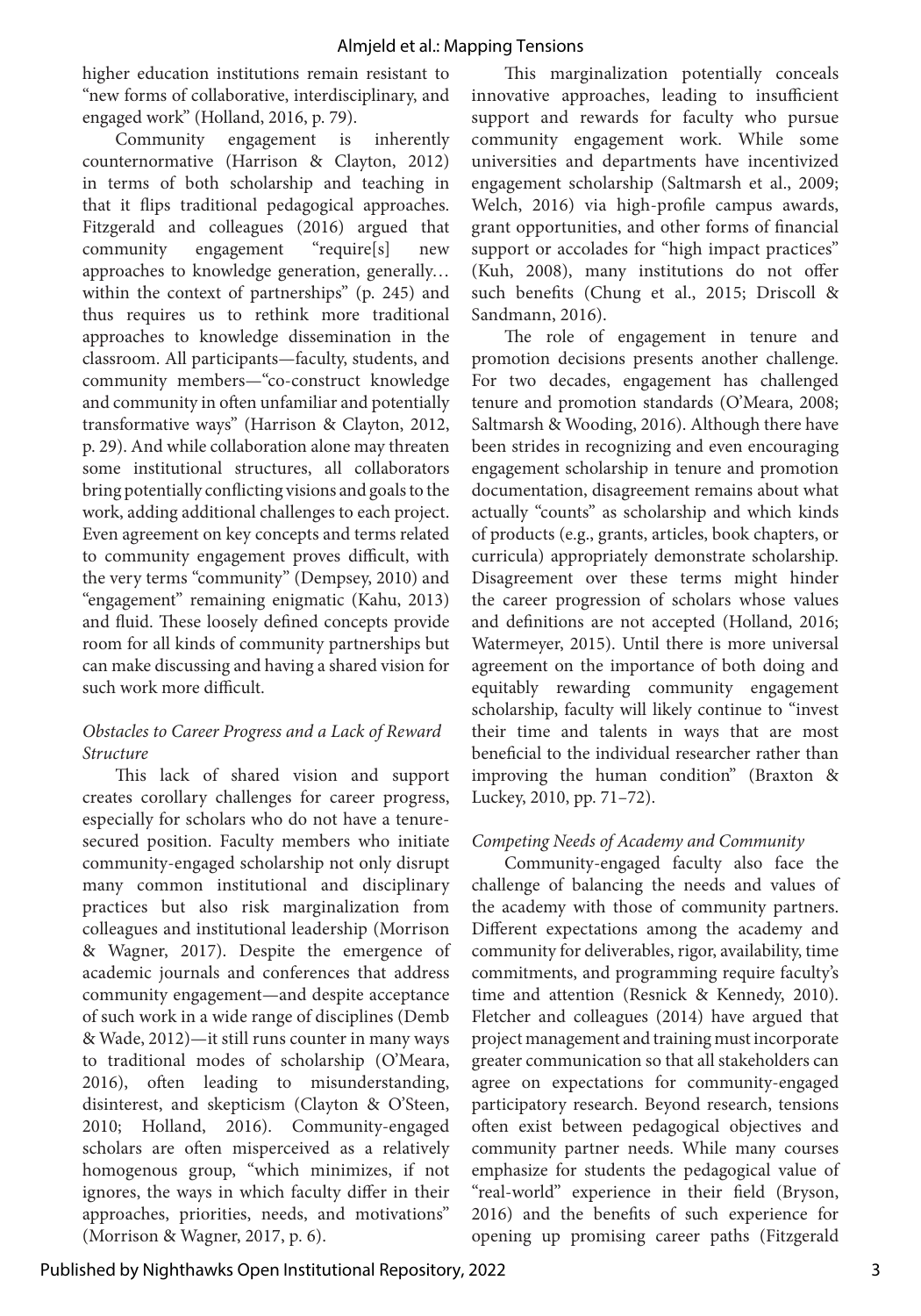et al., 2016), running classes with community partners usually requires faculty to redesign their curricula (Gerholz et al., 2018) and to provide extra training for students in terms of values, attitudes, and patterns of interaction in the community. Making community partnerships productive and instructive for both students and partners requires extra preparation to meet the needs of both so that the social capital gained through "real-world" experience is not compromised (Bruening et al., 2015). Thus, the asymmetrical needs of community and academia in both learning and knowledge production demand increased energy, time, and planning from faculty as they attend to the distinct demands of each (Fletcher et al., 2014).

#### *Limited Time and Resources*

The extra effort required for pedagogical and scholarly reinvention exemplifies the increased time—and other resources—required for community engagement work. In the early 2000s, scholars began examining common barriers to community engagement work in the classrooms (Butin, 2007; O'Meara, 2008; Weerts & Sandmann, 2008). Fitzgerald and colleagues (2016) identified the need for extra time and resources—including money, transportation, insurance, and other infrastructure issues—as a leading concern for community engagement. Other scholars have identified specific ways in which time is needed and spent in regard to community engagement work, including the time required to create and/ or adapt existing pedagogy (Surak & Pope, 2016) to both satisfy curricular standards and meet the needs of partner organizations. Faculty may also need extra time and training to develop best practices for community engagement work (Gorski et al., 2015) and cultural competencies (Shabazz & Cooks, 2014) for themselves and their students.

Faculty engaging with community-based scholarly work often require extra funding and material resources beyond time. To this end, institutional grants (Nicotera et al., 2011) and extra incentives for creating new communitycentered courses are becoming more popular on campuses throughout the country. While funding is important to satisfy logistical needs related to community engagement work (e.g., support staff, physical space, etc.), faculty also frequently need extra resources in the form of support networks (Mehta et al., 2015) and cite the need for more oncampus allies (Bringle & Hatcher, 2009) to sustain community-engaged partnerships.

#### *Applied Tensional Analysis (ATA)*

To further understand the challenges facing engaged faculty and the strategies that faculty use to navigate these challenges, we draw on ATA (Mease, 2019). ATA, a fairly new framework that has not been previously used in engagement scholarship, offers a methodological approach that acknowledges tensions (such as the challenges scholars face in community engagement) as critical entry points for understanding both the experiences of individual actors and the malleable structures from which those tensions emerge. ATA depicts tensions as moments in which the structure, norms, and expectations of an organization are at stake. In other words, the challenges faced by faculty members pursuing community engagement reveal places where institutional structures have the potential to shift, change, or improve. Perhaps most important to our work, ATA encourages researchers to forgo efforts to determine single "best practices." The framework acknowledges that each organizational context (in our case, each partnership) is unique and that there is no "one-size-fits-all" solution to common problems. Instead, ATA encourages researchers and practitioners to identify the multitude of available responses to a given tension or challenge and to consider how those responses might challenge or maintain existing structures in beneficial or problematic ways.

The ATA approach suggests that practitioners should attend to four related foci when studying tensions as constitutive moments of possibility: context, tensions, enacted responses, and response repertoires. On one hand, ATA suggests focusing on organizational and social *contexts*, how they foster unique *tensions*, and how they enable and constrain *responses* to those tensions. Mease (2019) calls this the *analytical loop*, which "reveals the complexity of existing relational configurations that constitute organizational tensions and experience" (p. 411). As an applied approach, however, ATA also entails attention to what is called the *change loop*, which "addresses potential becomings through possible responses and constitutive implications" (p. 411). Here, the focus shifts from what *is* to what *could be*. In other words, ATA invites practitioners to consider what they can do to respond to challenges and how their choices matter. This requires a simultaneous focus on repertoires of potential responses and strategies (rather than best practices) and a consideration of how the chosen responses constitute and sustain the organizational context and structures.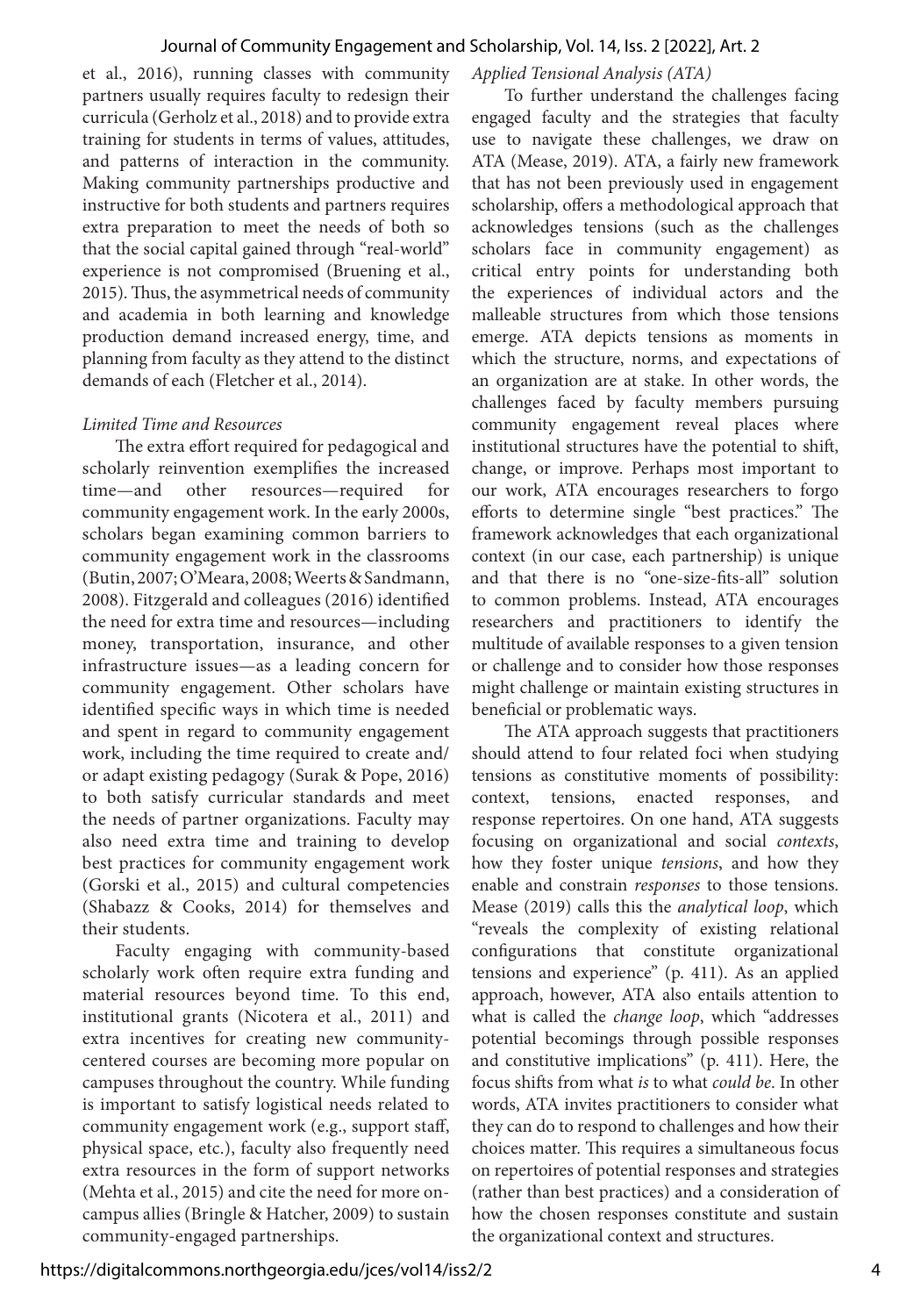We believe this approach is particularly useful for studying engagement because it recognizes the uniqueness of each community-university partnership while still helping us to understand common genres of tension. More importantly, ATA goes beyond description: It helps practitioners build repertoires of responses to identified tensions and hone the expertise needed to draw from those repertoires in both efficacious and constitutively ethical ways. Although ATA is a relatively new methodology, Cooper (2021) has demonstrated its utility as a framework in navigating community partnerships among nonprofit organizations. Cooper showed how power-based tensions between formal organization members and community members involving grassroots and grasstops as well as inclusion and exclusion evoked a variety of responses, which themselves evoked tensions between affirmation and admonition in their outreach efforts. Cooper's work exemplified how ATA helps to parse the nuanced relationships among tensions and responses and the related emergence of cultural, organizational, and structural constraints and possibilities.

Our goal is to engage with this new analytical framework (a) to identify the predominant challenges voiced by community-engaged faculty members (the tensions focus) and (b) to identify the strategies that individual faculty members have developed to navigate those challenges (the enacted responses). With the latter, our goal is to offer community-engaged faculty and staff a variety of responses (response repertoires) to enable them to navigate their own situations. We also aim to offer a model for critically considering the constitutive implications of these responses in their own contexts.

#### **Methodology**

To assess the challenges faced by faculty members who pursue community engagement and the strategies they use to respond to those challenges, our six-person research team drew on personal networks to identify communityengaged faculty members at three different universities. Two of the universities were small private institutions, while the third was a large state-funded institution. In total, we interviewed 22 faculty members who had developed community partnerships as part of their teaching or research responsibilities. The interviews consisted of three parts, addressing (a) the faculty members' specific work and their motivations; (b) their opportunities, challenges, and strategies for engagement; and (c) their envisioned ideals for community engagement.

Interviews lasted between 15 and 75 minutes, with most lasting around 1 hour. The interviews were transcribed by a research assistant and a professional transcription company. The first two authors used an open coding method to identify and describe the main themes. We coded five interviews together to create convergence, and then each coded half of the remaining interviews. This process resulted in 49 different codes, 17 of which referenced specific challenges and are the focus of this analysis. Additionally, we isolated the 111 responses coded to the term *strategies* and recoded them using the 17 challenge codes in order to map the strategies to specific challenges.

#### **Findings**

Our 17 challenge categories ranged from personal barriers, such as the amount of emotional labor required for community engagement work, to structural barriers, such as resource misalignment and the limitations posed by traditional academic calendars. The most commonly cited challenges reported in our study were time, lack of resources, partner-specific constraints, and student limitations. Three additional barriers were mentioned by nearly half of our participants: academic calendar restraints, a lack of reward structures, and issues related to partnership itself.

#### *Time*

All but one participant spoke about time as a barrier to engagement work, a trend we also see in the community engagement literature at large. One interviewee explained, "Engagement is intensive, so that requires time…. It requires more time than it requires money." Specifically, faculty remarked on the need for time to prepare students for community partnership, to coordinate meetings and other communication among groups of stakeholders, and to establish meaningful relationships both on and off campus. These observations align with existing research suggesting that efforts to prepare students and balance competing priorities create an added burden for those who bring community engagement into the classrooms (Bryson, 2016; Fletcher et al., 2014). Moreover, we suggest that this type of preparatory work may be unique to collaborative knowledge building because of the differences in community and academic norms and priorities.

Interviewees highlighted finding and setting up relationships as particularly important and time-intensive. "It's very difficult to create time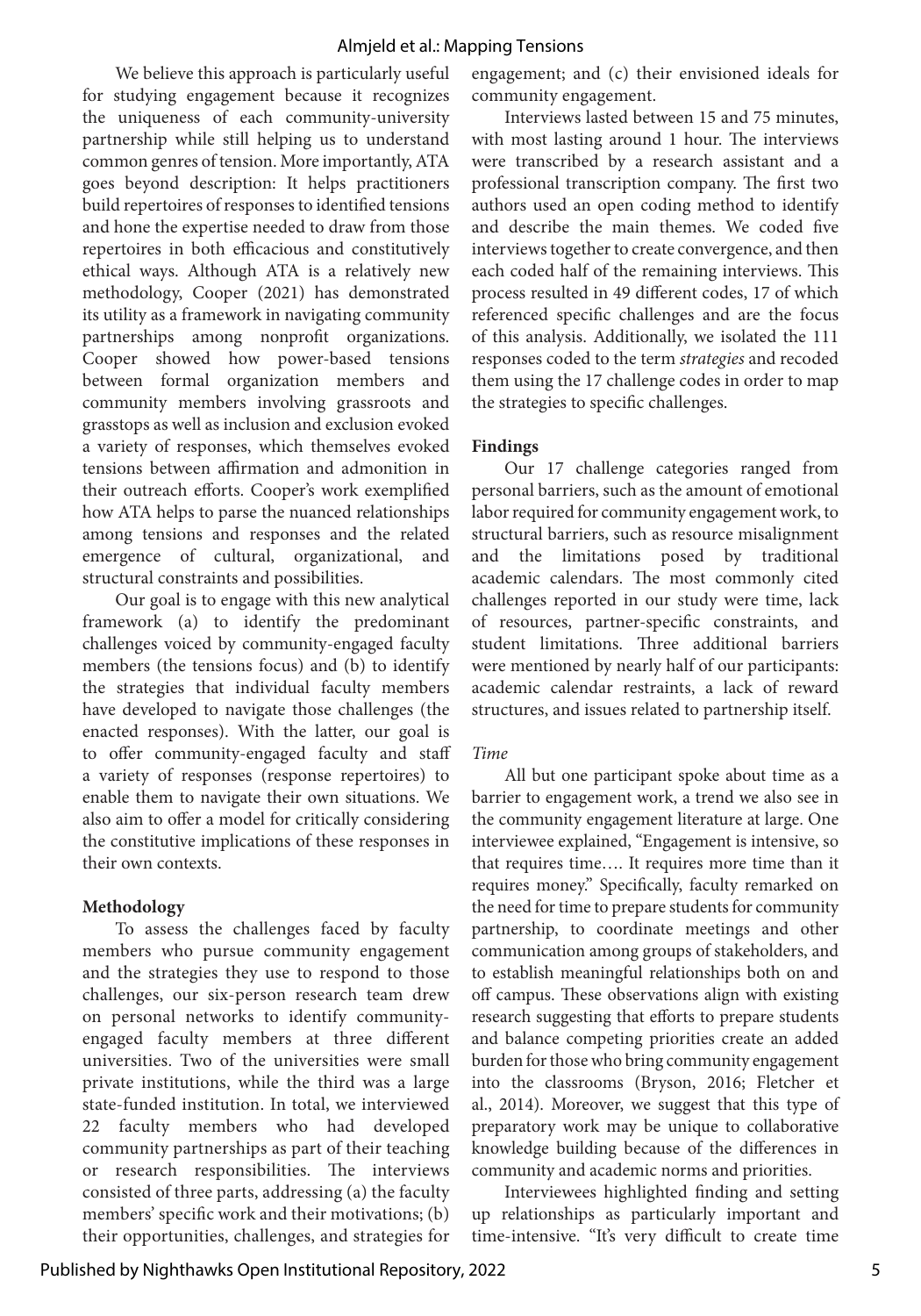to build those connections," explained one respondent. Another lamented, "I don't feel like I have enough of a relationship with the community partners; I'd like to spend more time developing that and that's also a time issue to be able to do that." This issue is exacerbated if campuses lack infrastructures that might be able to help. Another participant explained:

You know, early on I had to very much be the pioneer with these community partners and I had to physically be the one to go out and connect with them and meet with them just because no one else would or…there was nobody that came alongside me in that venture.

These examples both point to the material demands on time needed to meet with potential community partners and suggest that stronger institutional support in facilitating such meetings could help solve this problem. Such institutional involvement "alongside" faculty would make such work less time-consuming at the individual level.

Several strategies—*enacted responses* in the parlance of ATA—emerged to meet the challenge of high demands on faculty's time. One strategy was to borrow time from other work requirements. For example, one scholar explained that although her work feeds her scholarly inquiry, "finding time to write is a challenge" when partnering with those outside of the academy. Another faculty member explained this tension, saying, "You feel like you're not always giving your all to everything." Although this time-borrowing strategy certainly creates time for engagement—and many fields consider engagement a suitable subject for scholarship—the constitutive risks include compromised scholarly productivity or quality of partnerships.

Other interviewees attempted to merge the multiple demands of partnering and scholarship. One participant stated, "I try as much as possible to make all of these things dovetail." As ATA points out, response strategies—including dovetailing—may be either constrained or enabled by organizational context, including institutional policies, structures, and willingness to "count" engaged scholarship toward research obligations. Additionally, several faculty members indicated that they borrow time from their personal life and self-care. "I do think sleep is the first thing that gets lost," one participant reported. Another clarified, "It basically means, I will be honest, you are burning the candle at both

ends. I was getting 4 hours of sleep for a good 2 years." Yet another recounted,

I will say, it is a total juggling act. It is really vigorous and it takes a huge toll and it costs you your health, relationships, time and energy and the deepest kind of resources that you have to give.

Borrowing from personal resources can also take the form of unpaid and unrecognized labor. One participant explained, "I use most of the summer time to do community engagement and my work is not paid." While such responses successfully create time for engagement, they normalize a culture of overworked faculty and staff who risk personal health to sustain engagement priorities.

Considering these tensions and the repertoire of interviewees' responses, we agree that time is clearly a very real barrier to doing engagement work. Investigating how time is spent and honored at the three institutions we studied, however, revealed the institutions' values as well as the structures that exist—or need to be created—to help faculty navigate these tensions. We found that faculty and staff use strategies of professional and personal compromises fueled by passion. "The benefits personally and to my students outweighs that time commitment," said one faculty member. Another reported, "I'm just busy. I'm just always busy. But, I don't think I would be happy any other way." This complicated balance was summed up succinctly by one of our participants, who noted, "I choose to do [community engagement work] because I want to do it. But, certainly it's a problem."

Faculty's enacted responses also reveal their personal values. For example, the strategy of dovetailing tasks demonstrates a desire or need to do everything rather than an ability to prioritize community engagement over other responsibilities. Additionally, borrowing time from other professional or personal priorities reveals a personal privileging of community engagement work. While enacted responses are at least partially a personal decision, ATA reminds us that organizational structures constrain the enacted responses that one can choose, and the response repertoire in turn normalizes practices in the organizational culture and (re)constitutes the organization itself.

#### *Lack of Resources*

Lack of resources emerged as another barrier to engagement for those in our study. This issue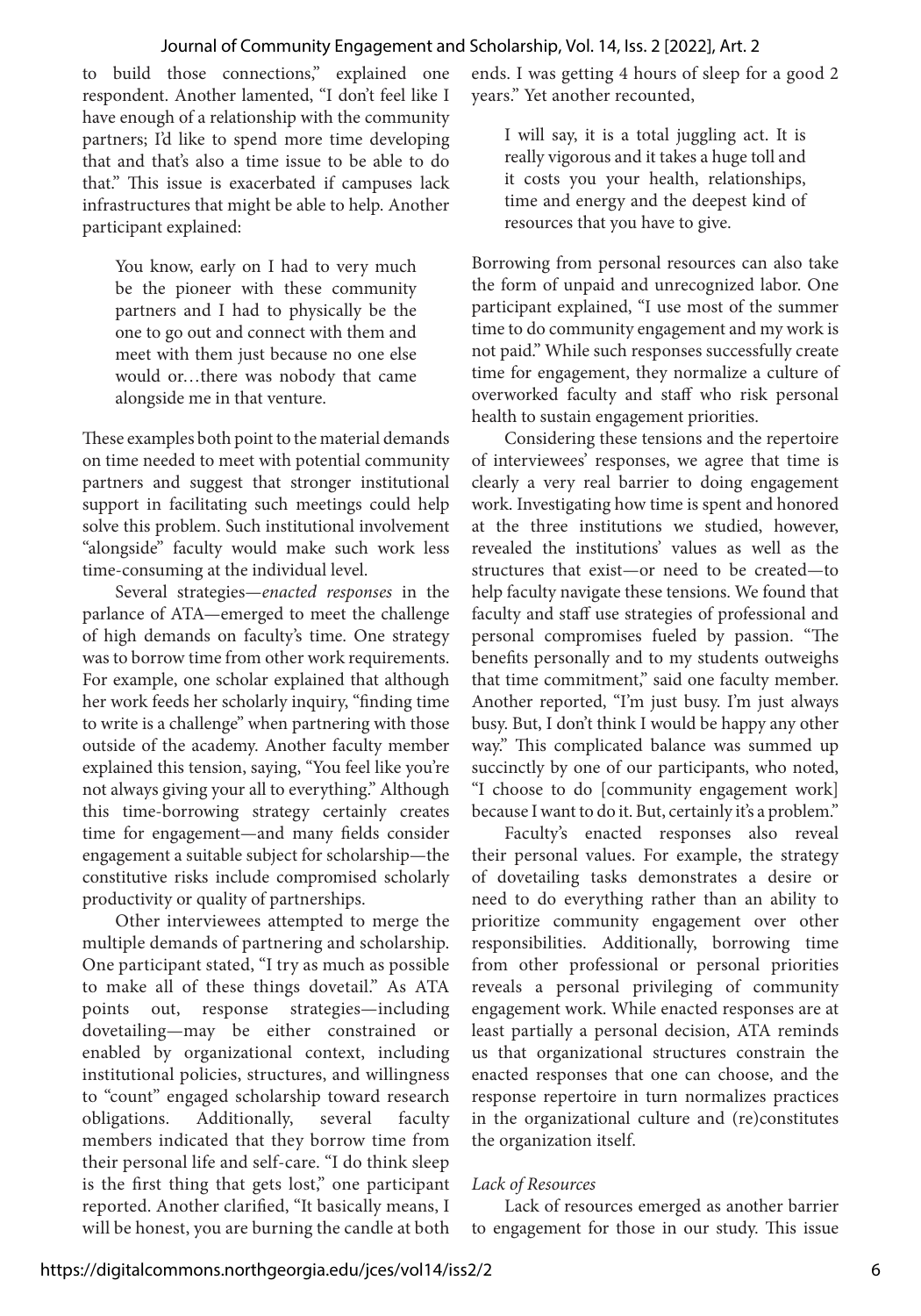was raised by 65 percent of our respondents and was coded 30 times in the transcripts. Most of these comments referred to financial support. One participant noted, "While the university supports us in doing this, they don't put a lot of financial resources into it." Another observed, "Our university is not very supportive. I think they want to be. They say they value it. I think they like that I do it but they provide zero support." Several faculty echoed this frustration, and one participant noted their institution's propensity to be "philosophically" but not financially supportive.

While most references to resources had to do with funding, other faculty mentioned the need for additional staff or administrative support ("I would love an administrator, and administrative personnel that could do all the logistics stuff"), physical space for their work ("Other times you're very confined space-wise and so that can be a challenge"), and even pedagogical resources to help with reflection and grading ("We don't even have a TA [teaching assistant]...available...at all"). Provision of these resources would allow faculty members to work more efficiently and effectively; thus, the need for resources is tied to the demands that engagement work puts on individuals' time.

Additionally, some structural responses to limited funding begat additional complications: For those lucky enough to secure initial funding to start their projects, long-term funding was still limited. "A lot of funding agencies now want to just fund new programs and new initiatives," noted one participant. This response to funding needs actually devalues successful projects and does not reward the kind of sustained work that the community engagement field acknowledges as beneficial for both faculty and community partners. The data reveal, then, a structural tension between the espoused values of institutions of higher education and the material resources available to support those values. This tension manifests in individual experiences when faculty and staff do not have the resources they need to sustain their work.

Individuals may cope with limited resources by limiting or scaling back their engagement efforts. The faculty member who lamented a lack of TAs and other pedagogical support, for example, indicated that "[these circumstances have] forced me to limit the amount of community engagement that I can have in my classes." On the financial side, another participant explained,

We have changed the formatting of the program to respond to the financial constraints…. We were bringing in kids for four or five days to spend time on campus. Now we just bring them in for a day.

Interviewees reported building networks of administrators and other faculty as an important strategy for procuring resources, whether for recruiting volunteers or pooling other resources. One participant explained,

Because I knew [a colleague] in admissions and we were looking for help in terms of opening the [communitybased] program, I reached out to him and said, 'Hey, you know I've heard things your office can do to help.' And he was like, 'You know, I can get you a bus.'

Another faculty member extended his resource network to include students: "I'm learning how to put more and more trust and responsibility on those students for scheduling and meeting with community clients and finding spaces." Such networking was made possible by hiring students using money that the otherwise unfunded engagement center earned for its work performed in the community.

In yet another case, a participant extended the search for resources by leveraging the strengths of the community, stating, "Community work and applied research is about surfacing the indigenous system and the positional assets that are existent." It is worth noting this strategy, but it is also important to be aware of the distinction between sustainable interventions that draw on community resources to benefit the community and extractive interventions created mainly to serve students and faculty.

Whether interviewees focused on resources that improve efficiency and effectiveness or on financial resources, they reported that limited infrastructure and funds made engagement difficult. Without structured long-term funding, many participants pieced together resources from multiple places. Once again, the ATA approach draws attention to how tensions are interwoven: Building networks, piecing together resources, and training students connect the tensions of time and resources because each of these strategies requires time. One participant summed it up well:

To be honest I do not want to focus my energy and time to secure the funding because there are a lot of important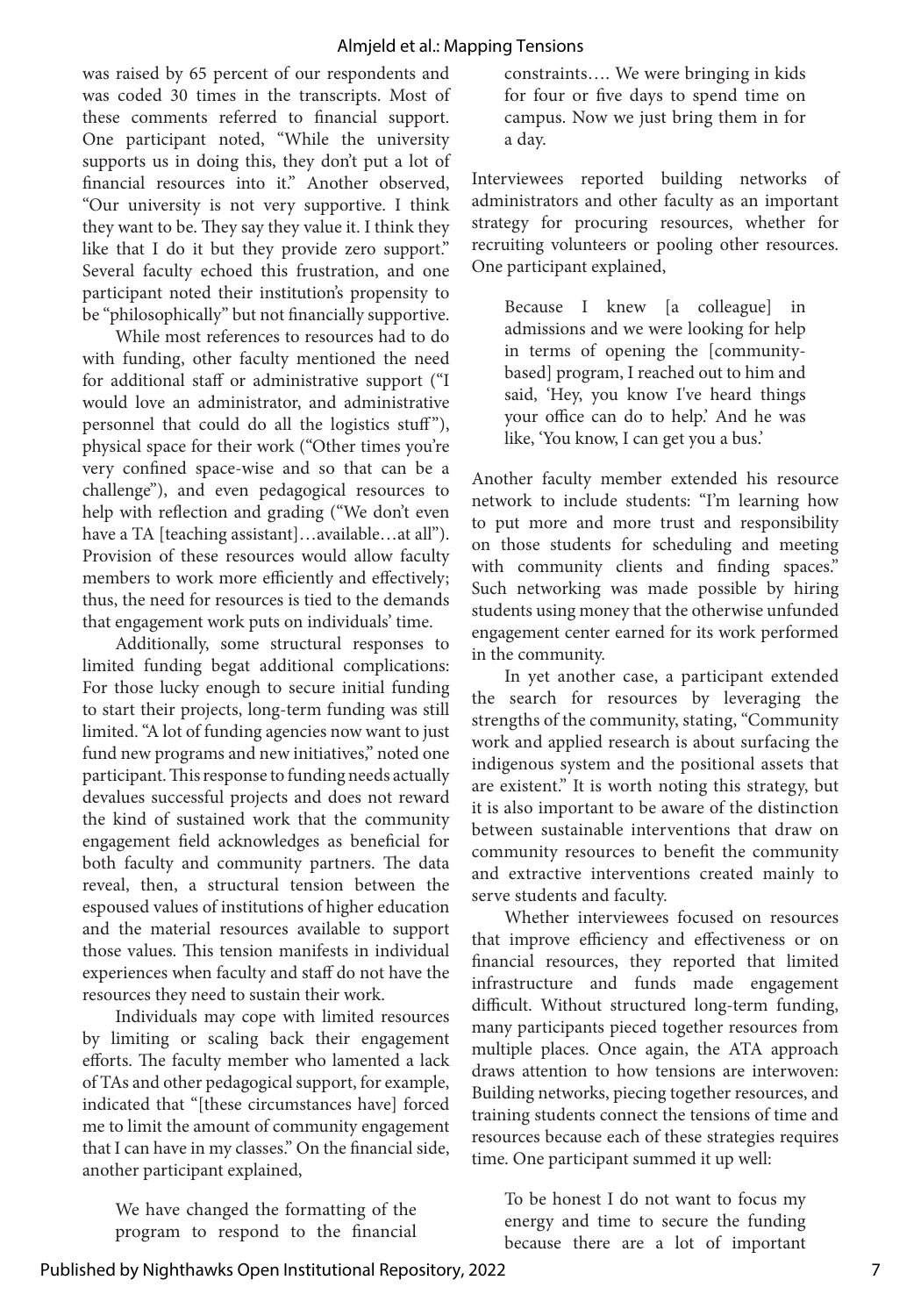things that need your attention such as planning the curriculum, recruiting the right people, and planning the field trips, or planning reflection or coursework.

Further study of such tensions and faculty's enacted responses might allow administrators to create and support structures to better leverage resources and to make resources available to more engaged faculty.

#### *Partner-Specific Constraints*

Participants also commonly cited challenges related to partner-specific constraints. These barriers are similar to those found in the literature in which faculty work to balance the needs of the academy and the community. Examples ranged from clashes between partner and university values to shifts in the political landscape that impacted atrisk populations, such as immigrants. Sixty-three percent of those interviewed mentioned partnerspecific challenges, and 27 instances of this topic were coded in the transcripts. The challenges in this category demonstrate the need for faculty to be mindful of contextual constraints and particularities unique to their partner organization, including their surrounding communities, physical locations, rules and regulations, and any number of other factors. One faculty member explained, "For each organization the barriers may be different." Ultimately, these challenges highlight the need to assess and adjust to the unique constraints of each community partner, and they point to the futility of standard "rules" for community engagement.

For some interviewees, physical spaces presented unique constraints. One faculty member, who values the opportunity to work at his local aquatics center but also recognizes the problems inherent in sharing space with water aerobics classes, noisy swimmers, and other distractions, explained that "you have little control over the setting itself." This setting proved exceptionally troublesome for the faculty member's community contacts with autism, who were particularly affected by auditory stimuli. Similarly, another faculty member observed that not all community partner sites were ADA compliant and accessible for all students.

Community partners' rules and policies can create additional challenges. One faculty member reported that high minimum volunteer hour requirements kept his students from participating at a given location, while another explained that rigorous rules for volunteers at a public school forced her to redesign her course assignment. "The school itself did not make up those rules," she explained, "So I cannot very well negotiate with them about those rules."

Another partner-specific challenge can arise from a community partner's unwillingness or inability to stay engaged with a project. One faculty member explained, "I've had plenty [of partnerships] that the … community partner wasn't engaged." Some interviewees saw this issue as rooted in community partners' view of themselves as clients more than colearners. Other faculty members attributed the challenge to the limited resources and capacity of many nonprofit partners. Issues of turnover among staff, especially at nonprofits, may also hinder high levels of engagement and partnership. One participant explained,

Just when I'm finally getting to know and have a working relationship with a contact there, they are leaving and you have to start that process over again with reaching out and figuring out who took over.

Regardless of their cause, community partner changes in staffing are both impactful and impossible for faculty to plan for.

While insufficient staffing can cause faculty stress, community partners are sometimes stressed by an overabundance of volunteer staff coming from universities. One faculty member in our study described how agencies might become overtaxed, citing the example of the large number of students he worked with who wanted to study immigrant populations. He said that at a recent meeting, an agency spokesperson explained, "I am putting a stop to how many requests I am getting for people who want to do projects about refugees because I cannot exploit these people anymore." Partner fatigue might result not just from a glut of volunteers but also from the quality of student work or from unrealistic expectations of students' work, or from the perspective of not overburdening the helped population, for example, refugees in the above example. "Community partners have been burned in the past by different outreach activities," explained one faculty member. "And if you run into one of those scenarios, you really, truly have to rebuild that relationship and respect before you can move forward."

In their response strategies, many faculty privileged the needs of the community partner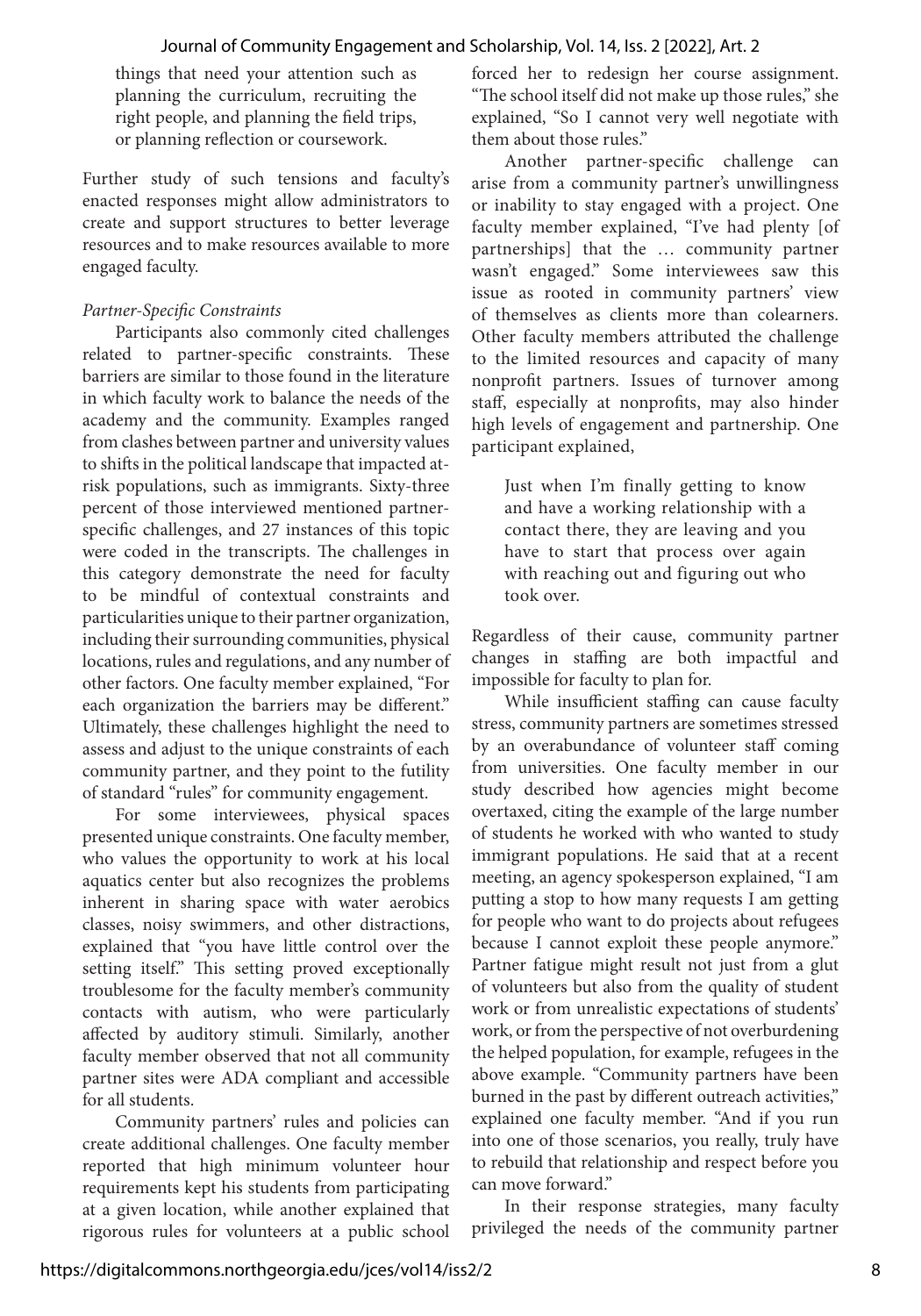when navigating partner-specific constraints. One faculty member explained, "This is not about us, this isn't about [our university] you know. If you're gonna do this then we really need to prioritize what are the needs of the agency." Others have taken a more balanced approach to addressing partnerspecific constraints. One noted, for example, "I think we have to always keep in mind the notion of reciprocity and the notion of humility and respect." Faculty must also prepare students to address partner-specific constraints. As one faculty member explained,

I have this conversation a lot: They're not ignoring you…. They have two people probably doing the work of a dozen. They're a small nonprofit. They're overwhelmed right now with clients whatever the situation is so, yeah, it's not personal.

The most frequent strategy used to balance academic and partner needs was open communication with all stakeholders—yet another time-consuming task. Faculty in our study invested significant time and energy into understanding partners' needs and clearly explaining the needs and expectations of students and faculty involved in each project.

While increased communication was one of the leading strategies in our participants' response repertoire, the constitutive implications of these strategies are revealing. The enacted responses show various ways of balancing community needs with faculty and student needs; thus, the strategies used to navigate this tension will define the capacity and quality of the community partnerships that an institution can sustain. While certain partner-specific challenges are often beyond the university's purview—particularly in cases of shared spaces, expectations of workloads, and the like—an awareness of these issues seems important, and faculty's reactions to such tensions reveal their deeply held values about community engagement work.

#### *Student Limitations*

While all participants agreed that community engagement provides a wonderful learning opportunity for students and, at its best, enriches both students' educations and partner communities, several faculty felt that student limitations sometimes posed a barrier both to learning and to the successful completion of projects and research with community partners.

Student limitations were mentioned as a barrier by 55 percent of our participants, and this barrier appeared 31 times in transcripts. Respondents' discussions of student limitations generally fell into one of three categories: material limitations, emotional limitations, or skill set limitations. Material limitations included students' ability to balance their engagement efforts with other classes, work schedules, extracurriculars, and, for some students, family obligations. One faculty respondent explained,

Every one of these students is probably taking at least four if not five other classes that also ask them to do work…. The way that education really splits students into multiple kinds of tasks aren't always helpful to them in terms of figuring out priorities.

Material access at a less abstract level—like the lack of access to a car—can also pose issues.

Faculty also noted emotional limitations, such as many students' general lack of maturity as well as individual students' specific shortcomings. "We have some students we don't feel comfortable sending out," explained one faculty member. "Or I don't want this person to be the connection to the community." Trepidation to send some students out into the community often has to do with a student's perceived inability to engage with and respect difference. One respondent explained that some students, particularly those from affluent backgrounds, might face challenges when working with populations they were unfamiliar with or considered different from themselves. Such work provides powerful teachable moments but creates additional emotional work for the faculty member:

That's been a hard thing for me…. I travel around the world…and work in diverse areas, so when my students were having so much anxiety about it, it honestly, it pissed me off.

Working across different cultural backgrounds is clearly rewarding for both students and faculty, but it adds another layer of preparation and, if handled poorly, may compromise a project and relationship. Other emotional limitations for some students "have to do with immaturity and irresponsibility," reported one respondent. Several faculty echoed concerns about work ethic and students' ability to "follow through."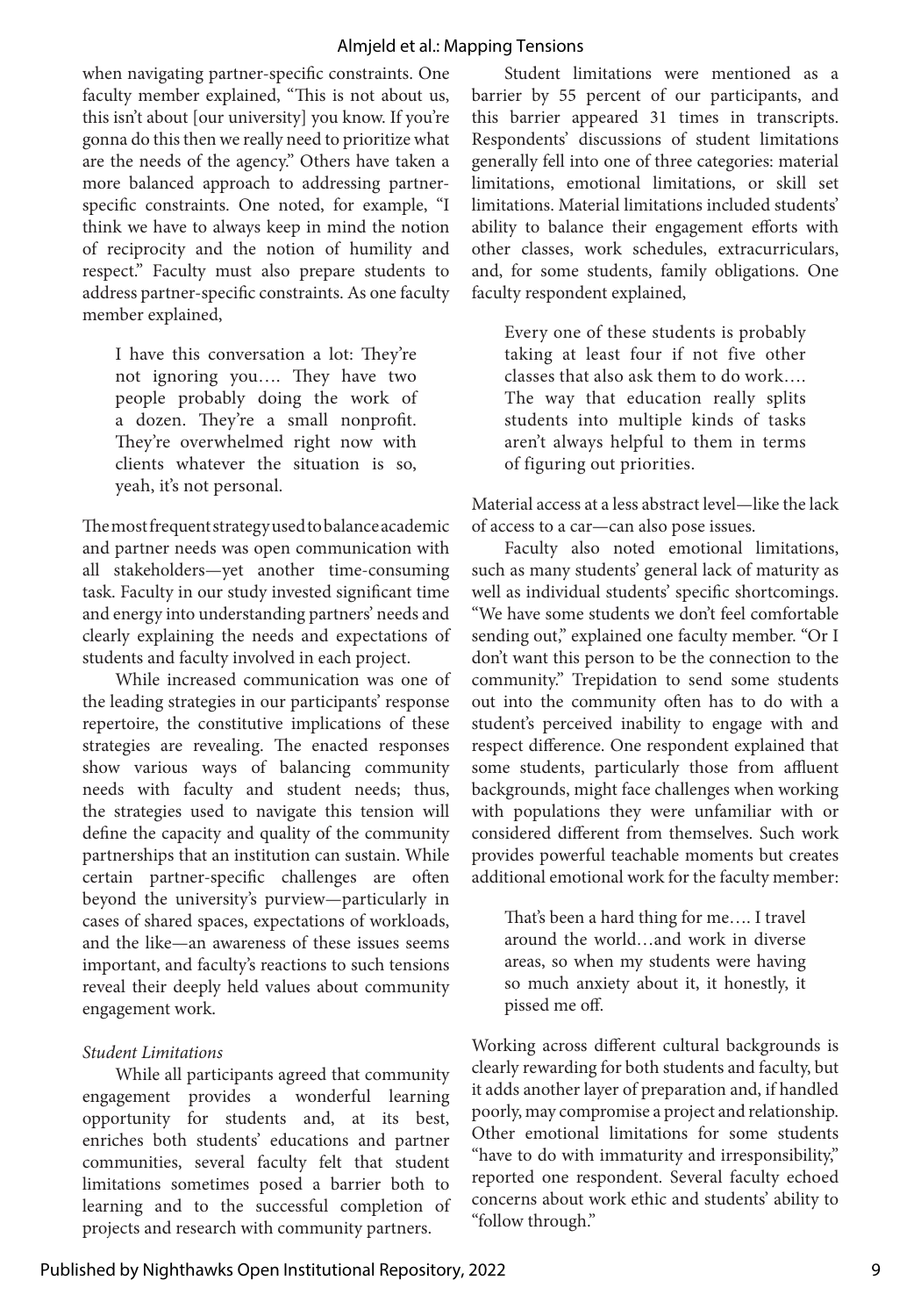The final category of student limitations relates to students' lack of skills. Because community engagement work in higher education is about learning, students involved in such projects are frequently asked to employ skills that are new or entirely unfamiliar to them. Gauging student competencies for what often amount to professional tasks is challenging for both faculty and community organizations. "I had no idea, you know, at what level these students were working at," one faculty member explained. While the majority of faculty we interviewed acknowledged the tensions between "trying to do some learning objectives" and producing services and products for and with the community, figuring out exactly what skills students possess and what they still need is often made more challenging by the need to complete a project on a specific timeline.

Faculty in our study responded to these challenges by (a) focusing on preparing the community partners for student limitations and (b) working with students to mitigate their limitations. One strategy for mitigating these limitations was to work on "unspoken" skills. As one interviewee described, for example,

Training our collaborators and training our students to work on open-ended problems [by]…using design thinking and training them to be collaborators or learning to be collaborators…is a huge kind of subset of skills that is kind of implied in engagement but we don't necessarily articulate it.

Although these skills are specifically related to the course objectives of some classes, this type of training often occurs in addition to the established course objectives—and working to train community partners is an additional task all together.

When it came to preparing community partners for student limitations, some faculty responded by reminding partners that students are not professionals and so their work products and other tasks may not be at the level of paid consultants or staffers. In terms of communicating expectations to students, one respondent reminded students that the course project was much more than a class assignment and had real repercussions for others. Helping students frame their work is the faculty member's responsibility and is an important strategy for minimizing student limitations, but it adds yet another layer of invisible and uncompensated labor. Ultimately, whether working with partners or students to address limitations, another participant advocated explicitly celebrating the "not knowing" and "learning as you go" as defining community engagement projects. Communicating uncertainty as part of the process to students is another strategy that faculty use for overcoming this barrier.

Considering student limitations via ATA, we might position this tension between meeting students' learning needs and meeting community partners' practical and knowledge building needs as a generative space for learning, discussion, and communication. Again, we see communication as a leading strategy in the response repertoire of our sample. While many faculty approach the challenge of navigating student limitations by framing and managing expectations for both students and community partners, others focus on training students and community partners with specific skill sets and helping students to meet those challenges by "learning as you go." The latter response strategy requires borrowing time from students' other course topics or from community partners' professional and personal priorities, and it points to areas in which institutional structures for capacity building might shift some of the time burdens that currently fall on communityengaged faculty and staff. Understanding student limitations as a challenge and evaluating the multiple ways that faculty meet this challenge in their local contexts not only suggests specific strategies for overcoming these tensions but also reveals personal and institutional values around student learning, efforts to avoid extractive models with our community partners, and the needs that we privilege during community engagement work.

Additionally, these tensions and responses may suggest an opportunity for universities to provide additional support structures—in this case, a university-wide training course for students on diversity, community engagement work, and other issues that frequently arise as students engaging with community-based projects.

#### **Discussion**

Table 1 summarizes our findings and highlights the four major categories of challenges and responses identified by our participants. Returning to the methodological foundations of ATA can help us understand the significance of these findings. ATA reminds us that tensions are important for two reasons. First, they present challenges to the efficacy of our work. Rather than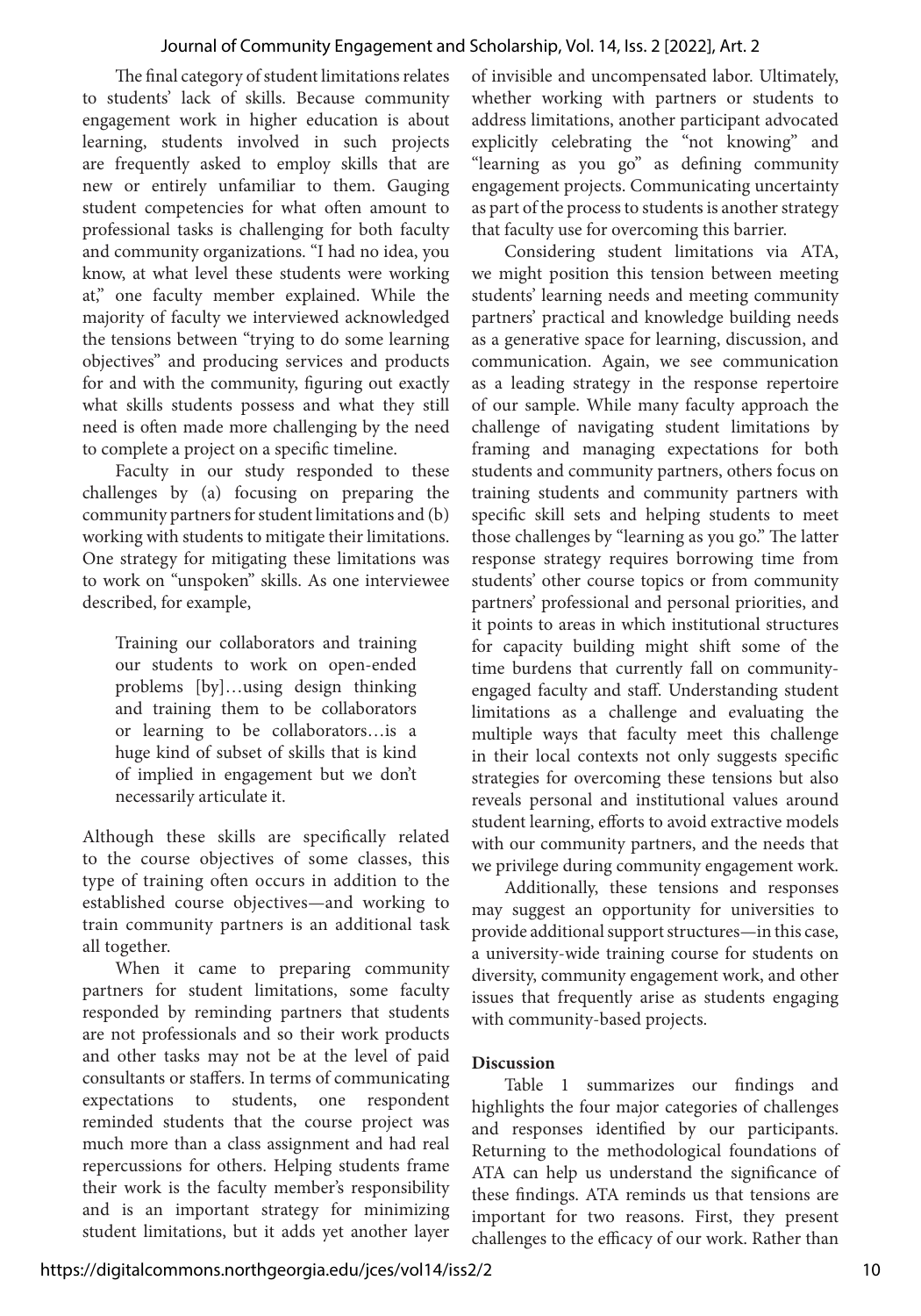|  |  |  | Table 1. Challenges and Strategies Highlighted by Participants |
|--|--|--|----------------------------------------------------------------|
|  |  |  |                                                                |

| <b>Major tensions</b>                | <b>Specific challenges</b>                                                                                                                                                         | <b>Enacted responses/repertoires</b>                                                                                                                                                                                                                                                   |  |  |  |
|--------------------------------------|------------------------------------------------------------------------------------------------------------------------------------------------------------------------------------|----------------------------------------------------------------------------------------------------------------------------------------------------------------------------------------------------------------------------------------------------------------------------------------|--|--|--|
| <b>Time</b>                          | • Not enough time to<br>balance priorities<br>Not enough time to set up<br>partnerships<br>• Not enough time to<br>navigate challenges                                             | • Borrowing time from other work<br>obligations<br>• Borrowing time from personal<br>life (not sleeping, working<br>without pay)<br>• Relying on personal passion to<br>drive time commitment<br>• Creating structures to help<br>navigate challenges (finding<br>partners, TAs, etc.) |  |  |  |
| Lack of<br>resources                 | • Lack of funding<br>• Lack of space for<br>engagements<br>• Lack of teaching support<br>• Lack of administrative<br>support                                                       | • Scaling down efforts<br>• Piecing together support<br>• Building networks to access<br>resources<br>• Increasing student<br>responsibilities<br>• Accessing community strengths<br>and resources                                                                                     |  |  |  |
| Partner-specific<br>constraints      | • Inadequate partner<br>facilities<br>• Constraints of partner<br>policies and rules<br>• Limited partner<br>engagement<br>• Partner with previous bad<br>experiences              | • Staying flexible<br>• Redeveloping curriculum to<br>center community needs<br>• Balancing community and class<br>needs                                                                                                                                                               |  |  |  |
| <b>Student</b><br><b>limitations</b> | • Lack of skill<br>• Material constraints<br>(physical ability, access to<br>transportation)<br>• Emotional limitations<br>(limited cultural efficacy,<br>maturity, or work ethic) | • Preparing partner for student<br>limitations<br>• Preparing students to persist in<br>face of challenges<br>• Integrating cultural awareness<br>into the curriculum                                                                                                                  |  |  |  |

casting a single strategy as the "best practice," our summary table shows that a multitude of available response strategies may help individuals meet the challenges presented by community engagement.

Second, tensions help us identify specific points of potential structural intervention—that is, places where the organized practices of engagement may be open to change and enhancement. In other words, even as individuals employ a multitude of strategies to accomplish engagement work despite the barriers they face, we must also consider how those strategies construct norms and expectations that constitute our institutes of higher education and our relationships with community organizations. For example, as the findings related to time-based challenges reveal, although all enacted responses create time for engagement, they

differ greatly in terms of the kinds of institutions they foster. While some normalize a culture in which community engagement requires both personal and professional sacrifice, others have the potential to build stronger networks and to cultivate institutional support that creates a more cohesive culture of engagement in which people feel mutually supported.

ATA encourages us to think critically about available strategies while avoiding settling on single strategies as best practices. Our study thus sustains ATA's call for a thoughtful examination of each context (campus, local communities, organizations, state and federal funding bodies, etc.). For instance, in some institutions (but not in others), faculty who borrow time from other areas of work may foster a successful community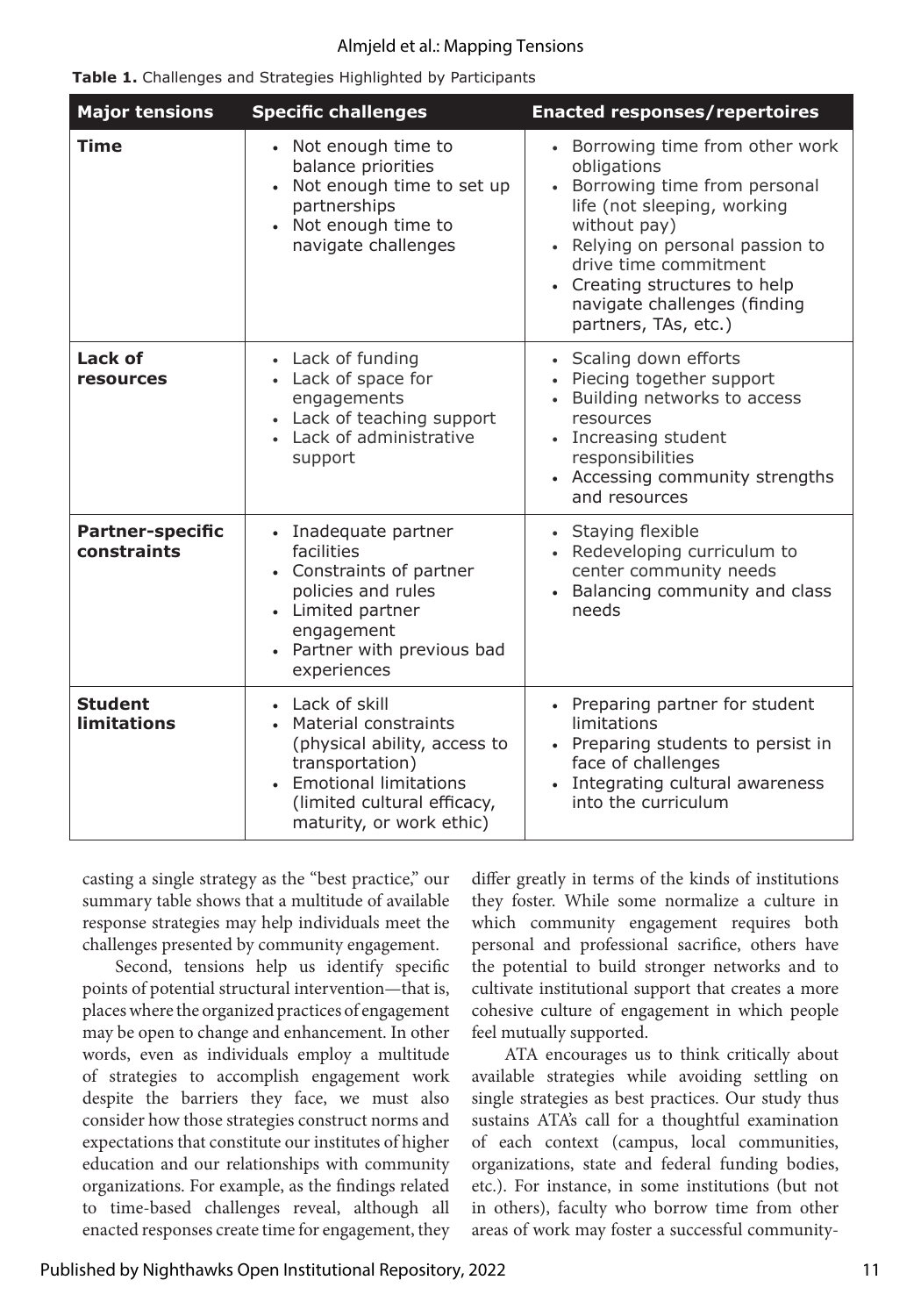engaged program but jeopardize their own career advancement in the process. In lieu of offering universal best practices, we combine contextualized understandings of common challenges with a repertoire of potential responses that may strengthen community engagement at each institution. Our hope is that these wellinformed strategies can prove both efficacious at an individual level and ethically informed in terms of their constitutive implications for the organization more broadly. This "situated awareness" is important for all who hope to advance community engagement work, especially administrators, because it reveals both potential problems and possibilities among existing practices in each unique context. Identifying strategies that may require mitigation—such as borrowing time from personal lives and relying on passion rather than resources—and enhancing other strategies—such as creating strong and visible engagement networks on campus and in the community and developing capacity for communication and transparency will lead to *organizational structures*, not just *individuals*, that conduct community engagement in more effective, efficient, and humane ways.

ATA facilitates this structural analysis because it enables us to examine tensions as imbricated knots rather than isolated challenges. Our study shows that many of the tensions link back to time as faculty respondents' time-intensive strategies for developing resources and overcoming partner and student limitations demonstrated in this study. Simply stated, redeveloping curricula, having extended discussions about balancing faculty and partner needs, piecing together resources, pursuing grants, and building capacity with community partners all compound the existing time crunch. If individuals are left to unravel these knots alone, burdens are simply shifted: using time to find resources, using resources to create more time, using resources and time to cope with limitations of community partners and students, and so on. To address this feedback loop, ATA broadens our focus beyond individual coping strategies and reminds us that tensions are moments of organizational potential and becoming. It guides us to create structures that enable institutions to absorb some of these challenges in systematic ways. In our region, for example, service-learning centers might take on the role of offering training that builds community partners' capacity to manage students, or they could train student workers as "project managers" who can take on some of the administrative duties of larger

engagement projects, with right communication strategies. Community engagement centers could facilitate an interdisciplinary one-credit lab on managing service-learning relationships so that faculty could incorporate this training into their courses without additional work on their part. Our study thus helps those in our region consider the enacted responses of others as part of response repertoires that may be useful to individual faculty members and to our institutions.

#### **Conclusions**

To say that community engagement work is challenging, messy, and time-consuming is not new. For those of us who do such work, it is just as well established that there are also endless educational, ethical, and practical benefits to community engagement. The ATA approach offers a new way to look at old challenges and strategies. Rather than merely lamenting the additional stresses and barriers associated with learning with community partners or simply advising faculty to push through on their own, taking the ATA perspective can offer a contextual study of unique challenges and opportunities for community engagement in place. From such data, a broader picture of the institutional limitations and possibilities of specific learning communities might be better understood and leveraged to foster deep learning for students and real, sustainable benefits for our community partners.

Our data about challenges and strategies revealed little that surprised our team of community-engaged scholars on the individual level. We have all at times felt overtaxed by our lack of time and resources and have had to navigate challenges specific to students and partners. However, this work helped us assemble a picture of community engagement in our region and begin to identify structures and strategies that might benefit those in our service area. We also gained a deeper understanding of the systemic, cultural, and value-laden issues that affect the "who" and "how" of community engagement in our area. For this reason, the specific data reported here are likely less useful than the ATA approach we offer as a model for assessing other specific community engagement sites. Taking time to critically assess the particular challenges of engagement work in our local contexts not only allows us to discuss specific responses to those challenges but also permits generative discussions of how our institutions and networks of community-engaged scholars might collaborate to leverage and create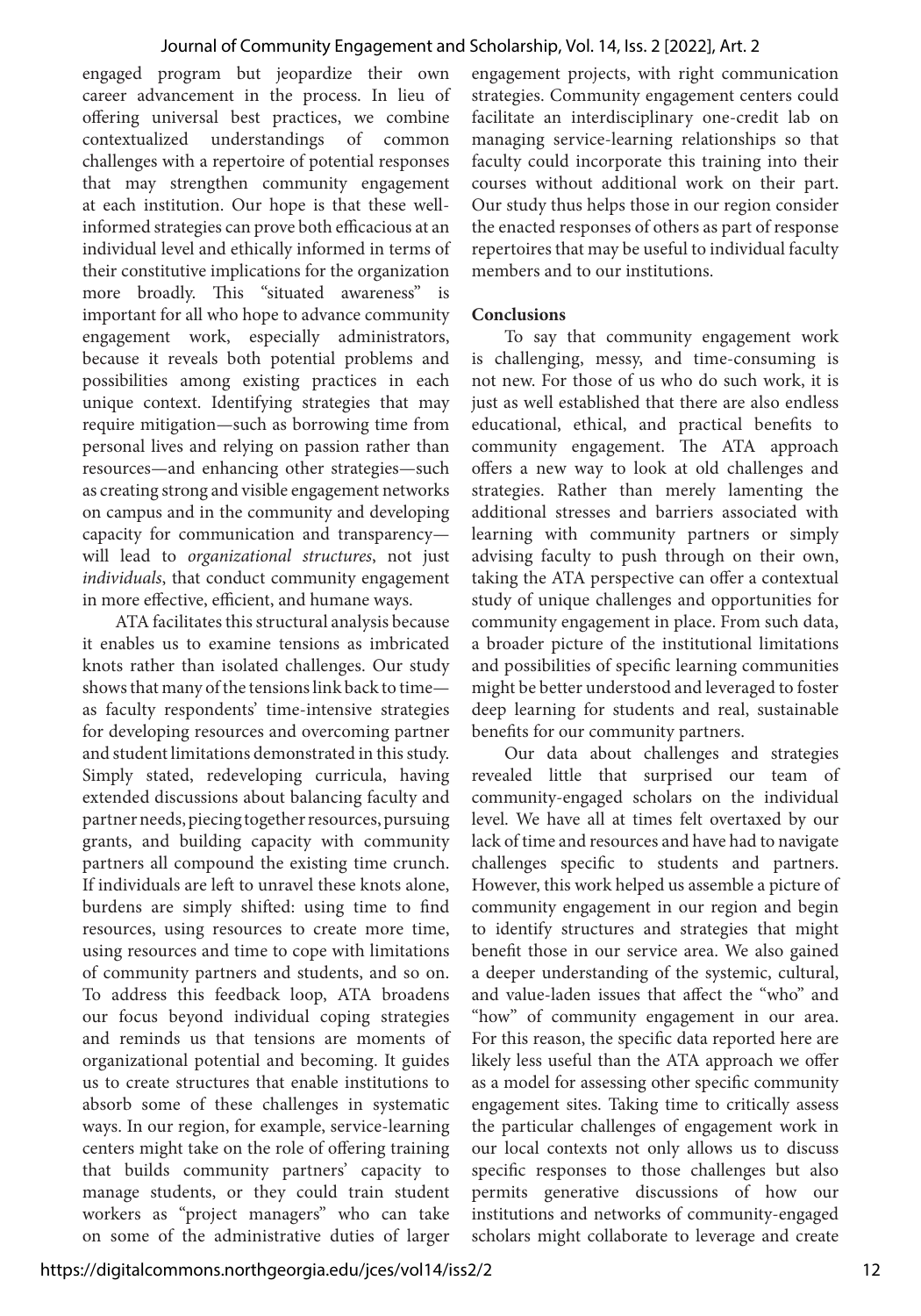new strategies to help our work thrive. Developing this sort of deeper understanding both helps us overcome barriers to community engagement and gives us a better understanding of the success stories in our field. What strategies worked for these practitioners, and what specific challenges did they overcome? All community engagement success stories start with barriers and tensions that lead to generative, constitutive decisions, priorities, and actions. Understanding our challenges and some of the available strategies moves us past best practices and a simple reiteration of common barriers and may lead to creative problem-solving and deeply impactful work with our community partners.

#### **References**

Azevedo, R. (2015). Defining and measuring engagement and learning in science: Conceptual, theoretical, methodological, and analytical issues. *Educational Psychologist*, *50*(1), 84–94. https://doi. org/10.1080/00461520.2015.1004069

Braxton, J.M., & Luckey, W. (2010). Ernest Boyer and the scholarship of engagement. In H.E. Fitzgerald, C. Burack, & S.D. Seifer (Eds.), *Handbook of engaged scholarship: Contemporary landscapes, future directions* (Vol. 1, pp. 71–91). Michigan State University Press.

Bringle, R.G., & Hatcher, J.A. (2009). Innovative practices in service-learning and curricular engagement. *New Directions for Higher Education*, *2009*(147), 37–46. https://doi.org/10.1002/he.356

Bruening, J.E., Peachey, J.W., Evanovich, J.M., Fuller, R.D., Murty, C.J.C., Percy, V.E.,...& Chung, M. (2015). Managing sport for social change: The effects of intentional design and structure in a sportbased service learning initiative. *Sport Management Review*, *18*(1), 69-85.

Bryson, C. (2016). Engagement through partnership: Students as partners in learning and teaching in higher education. *International Journal for Academic Development*, *21*(1), 84–86. https:// doi.org/10.1080/1360144X.2016.1124966

Butin, D.W. (2007). Focusing our aim: Strengthening faculty commitment to community engagement. *Change: The Magazine of Higher Learning*, *39*(6), 34–39. https://doi.org/10.3200/ CHNG.39.6.34-39

Chung, B., Norris, K., Mangione, C., del Pino, H.E., Jones, L., Castro, D., Wang, C., Bell, D., Vangala, S., Kahn, K., & Brown, A.F. (2015). Faculty participation in and needs around community engagement within a large multiinstitutional clinical and translational science awardee. *Clinical and Translational Science*, *8*(5), 506–512. https://doi.org/10.1111/cts.12314

Clayton, P.H., & O'Steen, B. (2010). Working with faculty: Designing customized developmental strategies. In B. Jacoby & P. Mutascio (Eds.), *Looking in, reaching out: A reflective guide for community servicelearning professionals* (pp. 95–113). Campus Compact.

Comeau, D.L., Palacios, N., Talley, C., Walker, E.R., Escoffery, C., Thompson, W.W., & Lang, D.L. (2019). Community-engaged learning in public health: An evaluation of utilization and value of student projects for community partners. *Pedagogy in Health Promotion*, *5*(1), 3–13. https:// doi.org/10.1177/2373379918772314

Cooper, K.R. (2021). "For Everyone" Means "For No One:": Membership Tensions in Community Collaboration. *Management Communication Quarterly*, 35(3), 392–417. https:// doi.org/10.1177/08933189211000324

Demb, A., & Wade, A. (2012). Reality check: Faculty involvement in outreach & engagement. *The Journal of Higher Education*, *83*(3), 337–366. https://doi.org/10.1080/00221546.2012.11777247

Dempsey, S.E. (2010). Critiquing community engagement. *Management Communication Quarterly*, *24*(3), 359–390. https://doi. org/10.1177/0893318909352247

Driscoll, A., & Sandmann, L.R. (2016). From maverick to mainstream: The scholarship of engagement. *Journal of Higher Education Outreach and Engagement*, *20*(1), 83–94.

Fitzgerald, H.E., Bruns, K., Sonka, S.T., Furco, A., & Swanson, L. (2016). The centrality of engagement in higher education: Reflections and future directions. *Journal of Higher Education Outreach and Engagement*, *20*(1), 223–244.

Fletcher, F., Hammer, B., & Hibbert, A. (2014). "We know we are doing something good, but what is it?": The challenge of negotiating between service delivery and research in a CBPR project. *Journal of Community Engagement and Scholarship*, *7*(2), Article 3. https://digitalcommons.northgeorgia. edu/jces/vol7/iss2/3

Gerholz, K.-H., Liszt, V., & Klingsieck, K.B. (2018). Effects of learning design patterns in service learning courses. *Active Learning in Higher Education*, *19*(1), 47–59. https://doi. org/10.1177/1469787417721420

Gorski, I., Obeysekare, E., Yarnal, C., & Mehta, K. (2015). Responsible engagement: Building a culture of concern. *Journal of Community Engagement and Scholarship*, *8*(2), Article 3.

Harrison, B., & Clayton, P.H. (2012). Reciprocity as a threshold concept for faculty who are learning to teach with service-learning. *Journal of Faculty Development*, 26(3), 29–33.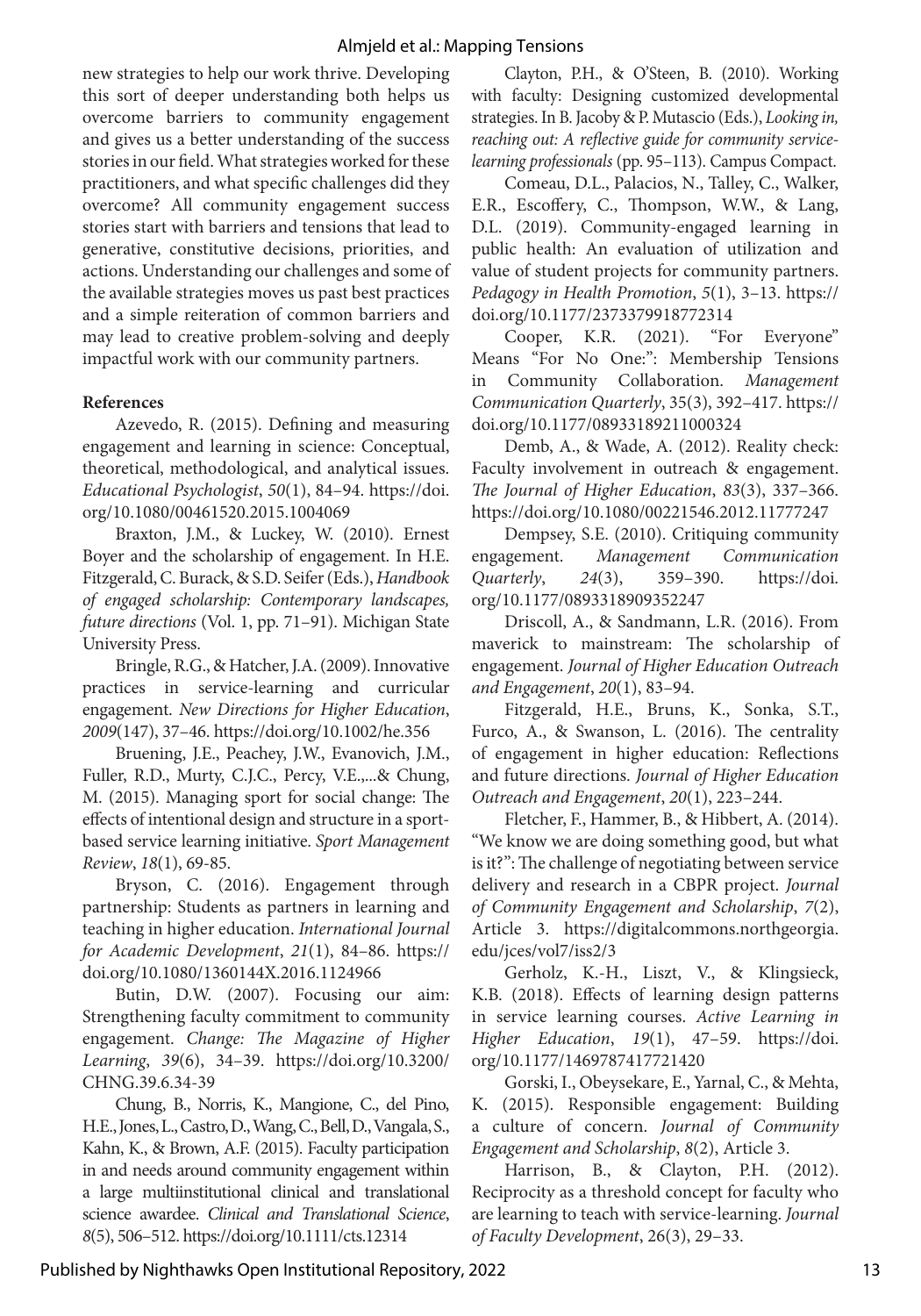Healey, M., Flint, A., & Harrington, K. (2016). Students as partners: Reflections on a conceptual model. *Teaching and Learning Inquiry*, *4*(2), 8–20. https://doi.org/10.20343/teachlearninqu.4.2.3

Holland, B. (2016). Factors influencing faculty engagement—Then, now, and future. *Journal of Higher Education Outreach and Engagement*, *20*(1), 73–81.

Holland, B. (2019). Factors and strategies that influence faculty involvement in public service. In L.R. Sandmann & D.O. Jones (Eds.), *Building the field of higher education engagement: Foundational ideas and future directions*. Stylus.

Kahu, E.R. (2013). Framing student engagement in higher education. *Studies in Higher Education*, *38*(5), 758–773. https://doi.org/10.1080 /03075079.2011.598505

Kuh, G.D. (2008). *High-impact educational practices: What they are, who has access to them, and why they matter*. American Association of Colleges and Universities.

Mehta, K., Gorski, I., Liu, C., Weinstein, S., Brua, C., & Christensen, A. (2015). Expanding engagement opportunities at a large land-grant research university: The engagement ecosystem model. *Journal of Community Engagement and Scholarship*, *8*(2), Article 5. https://digitalcommons. northgeorgia.edu/jces/vol8/iss2/5

Mease, J.J. (2019). Applied tensional analysis: Engaging practitioners and the constitutive shift. *Management Learning*, *50*(4), 409–426. https://doi. org/10.1177/1350507619849604

Morrison, E., & Wagner, W. (2017). A community-engaged faculty typology: A selfreferent approach to understanding faculty perspectives. *Michigan Journal of Community Service Learning*, *23*(2), 5–23. https://doi. org/10.3998/mjcsloa.3239521.0023.201

Nicotera, N., Cutforth, N., Fretz, E., & Thompson, S.S. (2011). Dedication to community engagement: A higher education conundrum? *Journal of Community Engagement & Scholarship*, *4*(1), 37–49.

O'Meara, K. (2008). Motivation for faculty community engagement: Learning from exemplars. *Journal of Higher Education Outreach and Involvement*, *12*(1), 7–29.

O'Meara, K. (2016). Legitimacy, agency, and inequality: Organizational practices for full participation of community-engaged faculty. In M.A. Post, E. Ward, N.V. Longo, & J. Saltmarsh (Eds.), *Publicly engaged scholars: Next-generation engagement and the future of higher education* (pp. 96–109). Stylus.

O'Meara, K., & Jaeger, A.J. (2006). Preparing future faculty for community engagement: Barriers, facilitators, models, and recommendations. *Journal of Higher Education Outreach and Engagement*, *11*(4), 3–26.

Post, M.A., Ward, E., Longo, N.V., & Saltmarsh, J. (2016). Introducing next-generation engagement. In M.A. Post, E. Ward, N.V. Longo, & J. Saltmarsh (Eds.), *Publicly engaged scholars: Next-generation engagement and the future of higher education* (pp. 1–11). Stylus.

Resnick, D.B., & Kennedy, C.E. (2010). Balancing scientific community interests in community-based participatory research. *Accountability in Research, 17*(4), 198-210.

Saltmarsh, J., Giles, D.E., Jr., Ward, E., & Buglione, S.M. (2009). Rewarding community-engaged scholarship. *New Directions for Higher Education*, *2009*(147), 25–35. https://doi.org/10.1002/he.355

Saltmarsh, J., & Wooding, J. (2016). Rewarding community-engaged scholarship: A state university system approach. *Metropolitan Universities*, *27*(2), 74–86. https://doi.org/10.18060/21128

Shabazz, D.R., & Cooks, L.M. (2014). The pedagogy of community service-learning discourse: From deficit to asset mapping in the reenvisioning media project. *Journal of Community Engagement and Scholarship*, *7*(1), Article 8. https:// digitalcommons.northgeorgia.edu/jces/vol7/iss1/8

Surak, S., & Pope, A. (2016). Engaging the educators: Facilitating civic engagement through faculty development. *Journal of Higher Education Outreach and Engagement*, *20*(3), 140–162.

Taylor, M., & Kent, M.L. (2014). Dialogic engagement: Clarifying foundational concepts. *Journal of Public Relations Research*, *26*(5), 384–398. https://doi.org/10.1080/1062726X.2014.956106

Wall, T., Giles, D.E., & Stanton, T. (2018). Service learning and academic activism: A review, prospects and a time for revival. In S. Billingham (Ed.), *Access to success and social mobility through higher education: A curate's egg?* (pp. 163–176). Emerald Publishing Limited. https://doi. org/10.1108/978-1-78743-836-120181013

Watermeyer, R. (2015). Lost in the 'third space': The impact of public engagement in higher education on academic identity, research practice and career progression. *European Journal of Higher Education*, *5*(3), 331–347. https://doi.org/10.1080/ 21568235.2015.1044546

Weerts, D.J., & Sandmann, L.R. (2008). Building a two-way street: Challenges and opportunities for community engagement at research universities. *The Review of Higher Education*, *32*(1), 73–106. https://doi.org/10.1353/rhe.0.0027